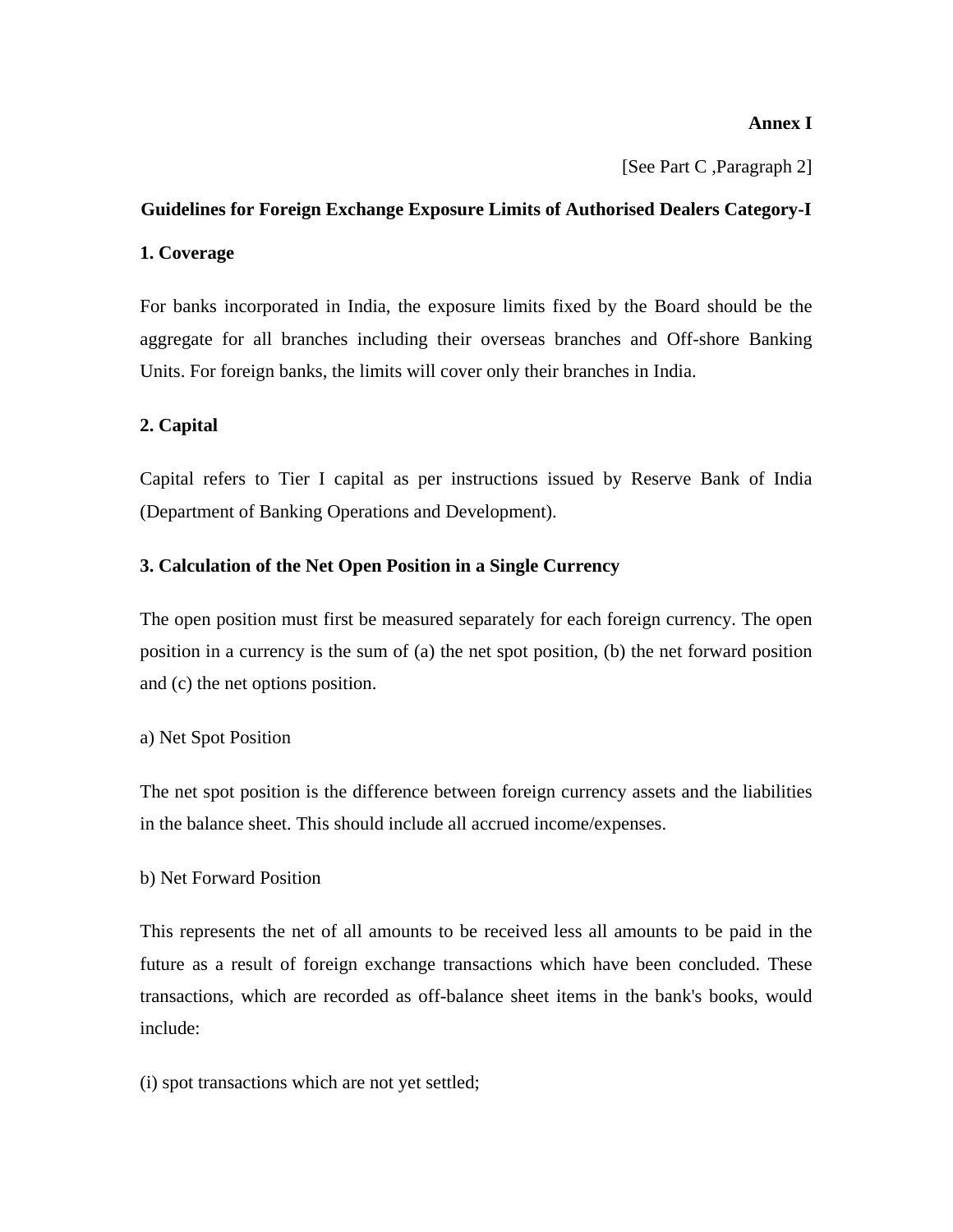#### (ii) forward transactions;

( iii ) guarantees and similar commitments denominated in foreign currencies which are certain to be called;

( iv ) net of amounts to be received/paid in respect of currency futures, and the principal on currency futures/swaps.

#### c) Net Options Position

The options position is the "delta-equivalent" spot currency position as reflected in the authorised dealer's options risk management system, and includes any delta hedges in place which have not already been included under 3(a) or 3(b) (i) and (ii) above.

#### **4. Calculation of the Overall Net Open Position**

This involves measurement of risks inherent in a bank's mix of long and short position in different currencies. It has been decided to adopt the "shorthand method" which is accepted internationally for arriving at the overall net open position. Banks may, therefore, calculate the overall net open position as follows:

- (i) Calculate the net open position in each currency (paragraph 3 above).
- (ii) Calculate the net open position in gold.
- (iii) Convert the net position in various currencies and gold into Rupees in terms of existing RBI / FEDAI Guidelines. All derivative transactions including forward exchange contracts should be reported on the basis of Present Value (PV) adjustment.
- (iv) Arrive at the sum of all the net short positions.
- (v) Arrive at the sum of all the net long positions.

Overall net foreign exchange position is the higher of (iv) or (v). The overall net foreign exchange position arrived at as above must be kept within the limit approved by Reserve Bank.